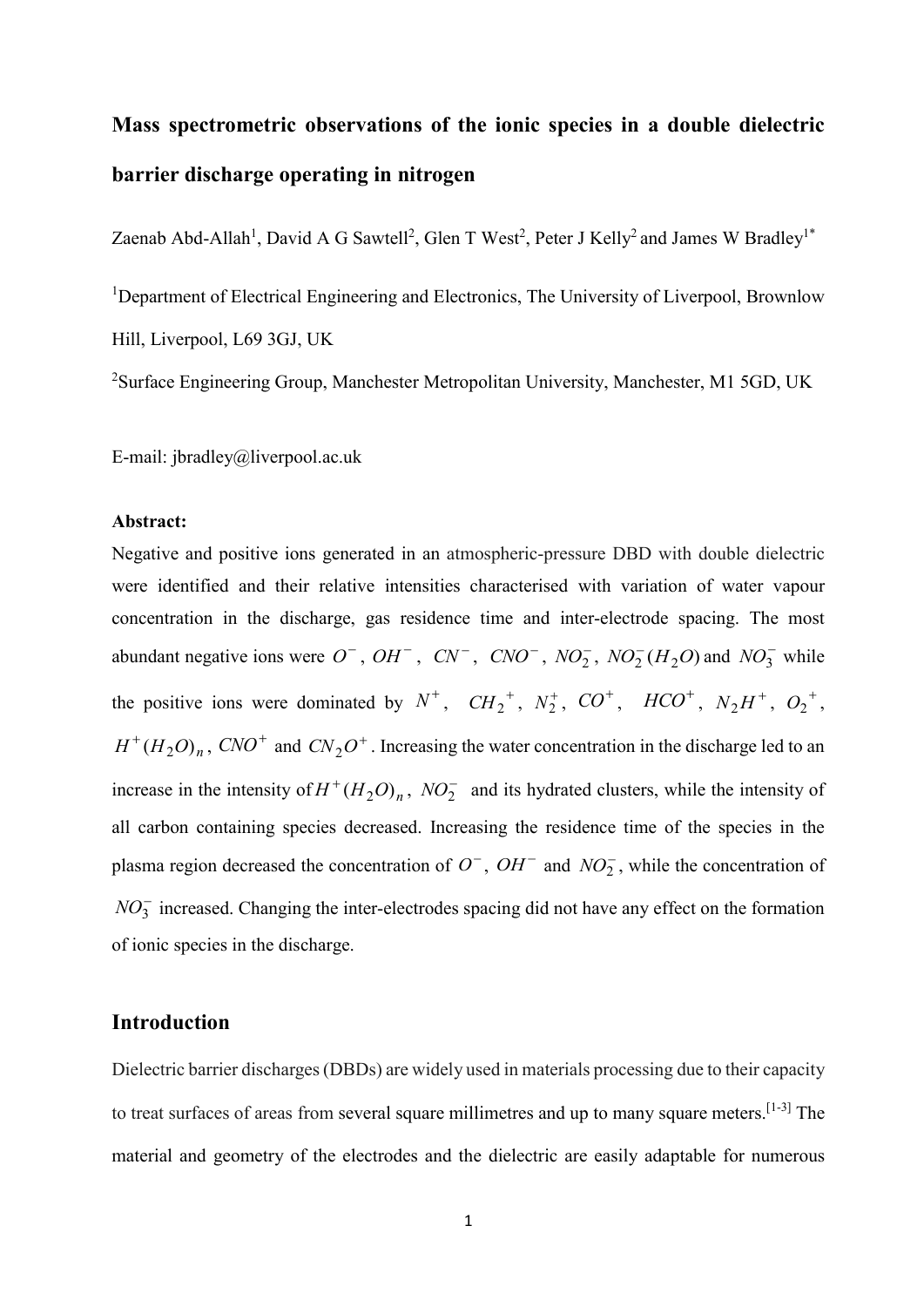applications. Properties of DBDs and their applications were explained in our previous work.<sup>[4]</sup> The discharge properties of DBD's have been studied previously using a variety of diagnostic methods such as optical emission spectroscopy, Fourier transform infra-red spectroscopy (FTIR), infra-red laser absorption spectroscopy and electrical diagnostics. [2, 5] In our previous work[4] we reported the first mass spectrometry study of ionic species generated in a single barrier DBD operating in helium and water vapour mixtures. However, the use of nitrogen gas instead of expensive noble gases such as helium is more attractive for several practical applications such as surface cleaning and polymer modification. There are several mass spectrometric studies of atmospheric-pressure plasmas generated in nitrogen and air. All these studies use plasma jets<sup>[6]</sup> or point-to-plane corona discharges.<sup>[7-10]</sup> Mass spectrometry studies for atmospheric-pressure DBDs are missing and this study addresses this significant deficiency. Here we report the first use of molecular beam mass spectrometry to probe the ionic species produced in a nitrogen DBD generated at atmospheric-pressure. The effect of several operating parameters such as water vapour concentration, gas residence time and inter-electrodes spacing on the generation of ionic species was also investigated. Two dielectric barriers were present, one on the driven electrode and the other on the mass spectrometer extraction orifice plate which acted as the ground electrode allowing for in-situ measurements of the species arriving at the boundary. The use of two dielectrics prevents the glow-to-arc transition with the discharge displaying a filamentary nature. The discharge was operated in a controlled environment where water vapour was added to the gas at fixed concentrations. To determine the effect that changing the operating parameters had on the ionic species, the water vapour present within the discharge was varied from 0.15 to 0.4 % (by volume) by increasing the nitrogen flow into a bubbler containing water at room temperature. The gas residence time was changed from 2.5 to 9.4 ms and the inter-electrode spacing was varied from 0.25 to 1.75 mm. Initial plasma treatment of polypropylene films positioned over the ground electrode with different treatment time were also made.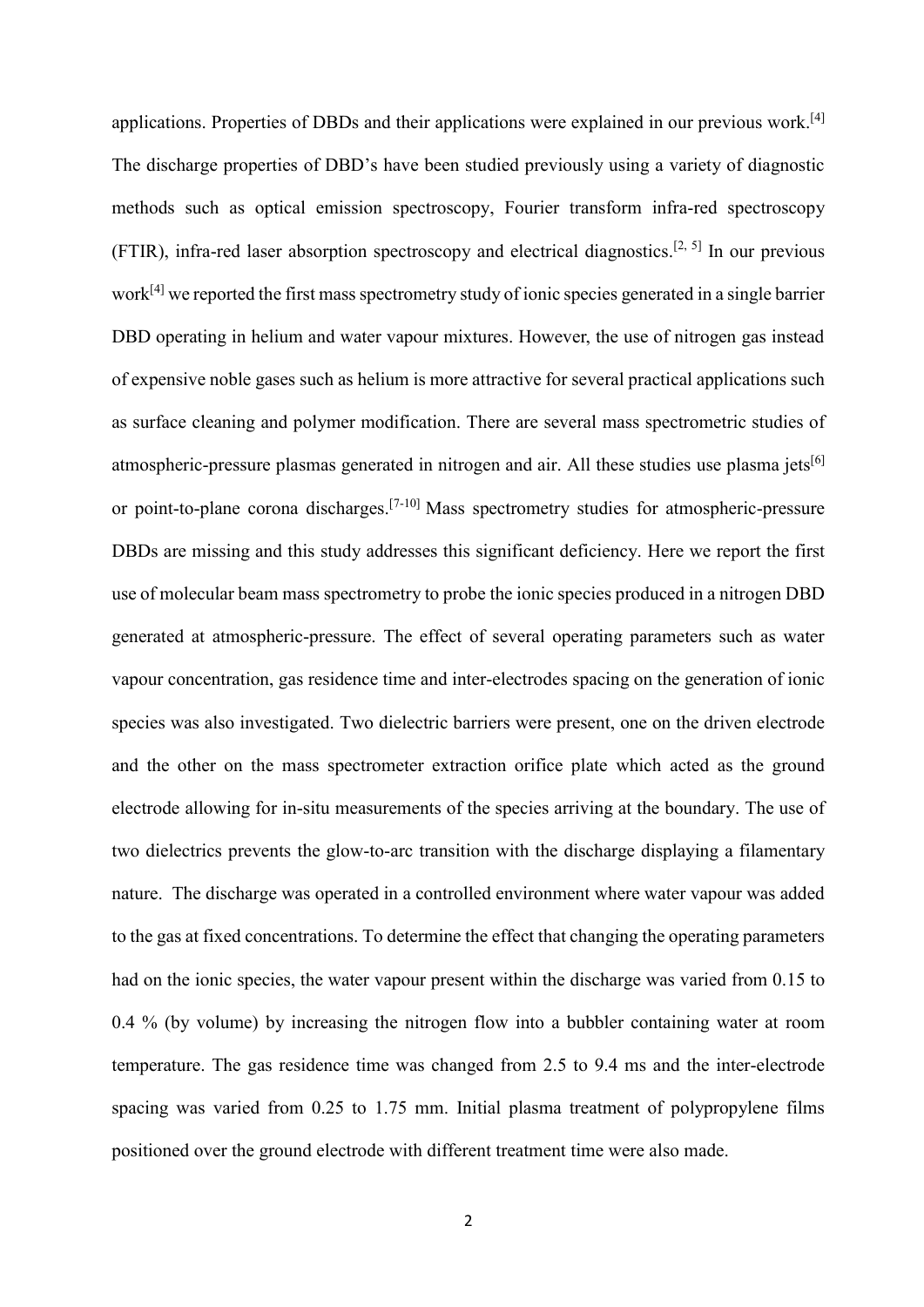# **Experimental set-up**

A circular parallel plate reactor consisting of two metal electrodes with two dielectric discs of alumina (99.6 % alumina and dielectric constant 9.9) covering the driven and grounded electrodes was used to generate the atmospheric pressure discharge. **Figure 1** shows a schematic of the experimental arrangement. The alumina discs were 1 and 0.5 mm thick respectively. The disk over the ground plate was 0.5 mm thick to allow for accurate laser cutting of the tapered hole as described below. Similar to our previous work,<sup>[4]</sup> the mass spectrometer was incorporated into the reactor as the ground electrode. The major difference in this study was the addition of a dielectric disc over the ground plane. A 25  $\mu$ m hole was positioned at the disc centre and aligned with the 200 µm orifice of the extraction cone of the mass spectrometer. The centre hole in the alumina was laser cut and tapered from 50  $\mu$ m to 25  $\mu$ m. This small aperture allowed a continuous sheath to form across the orifice and prevented plasma penetration into the instrument itself, which reduced the chances of internal ion production and unwanted ion acceleration. The effective sheath thickness for similar plasma sources is in the range of 100  $\mu$ m.<sup>[11]</sup> A 6  $\mu$ m layer of copper sputtered onto the top dielectric was used as the driven electrode with a diameter of 2 cm. The reactor was encased in a gas filled chamber of nitrogen; this allowed us to control the environmental conditions surrounding the electrodes. The two dielectric configuration prevented the glow-to-arc transition occurring in the discharge. The main carrier gas used in this case was nitrogen (oxygen free). Part of the total nitrogen flow was diverted to a water filled bubbler at room temperature to obtain the required concentration of water entering the plasma reactor.<sup>[4, 12]</sup> The nitrogen flow into the bubbler was fully submerged in the water to ensure a good saturation of the nitrogen with water vapour. The discharge was powered using a high voltage (12 kV), sinusoidal 10 kHz power source consisting of a digital function generator, driving a commercial audio amplifier. A purpose built voltage step-up transformer was connected to the output to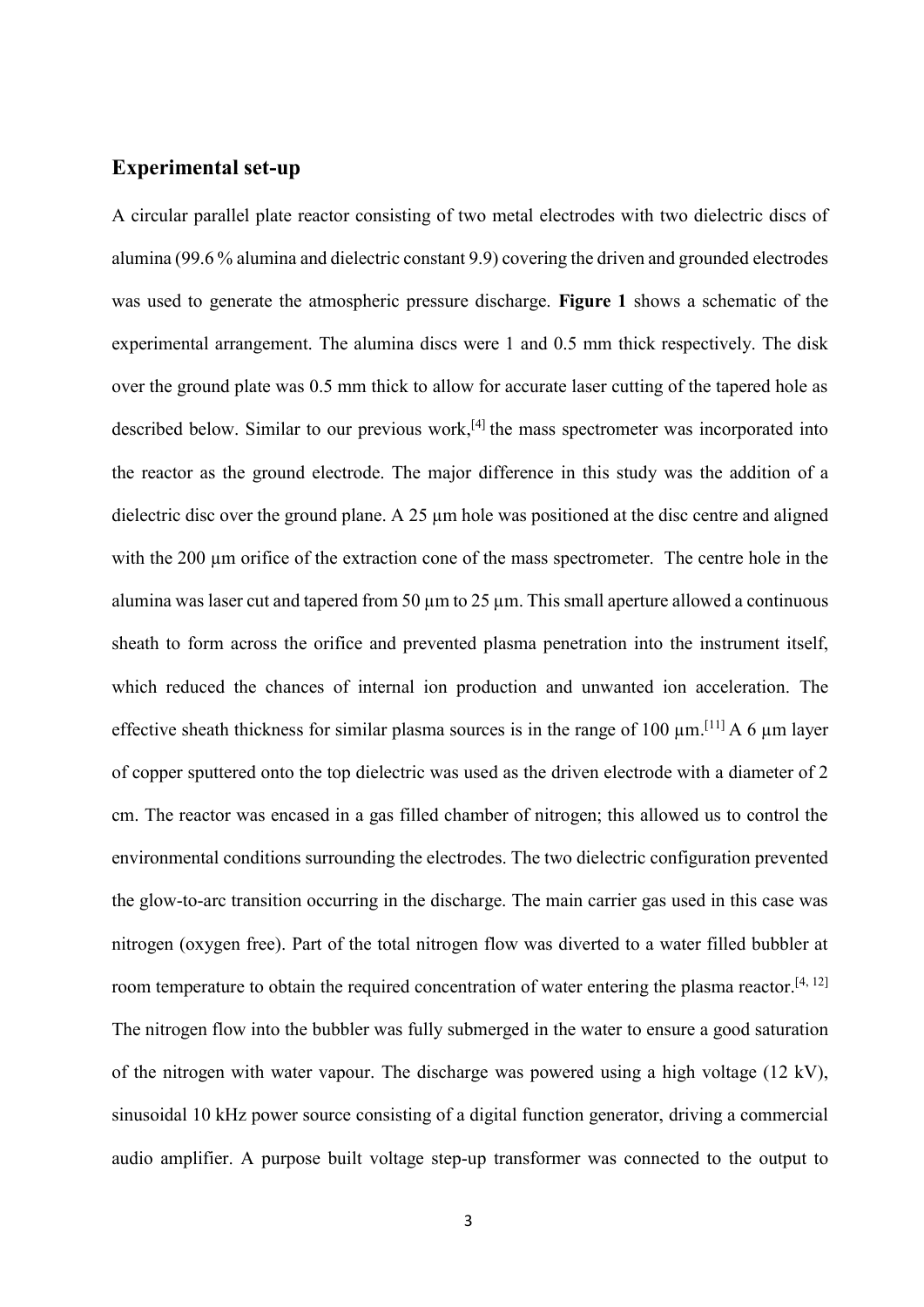generate the required high voltages. A 1000:1 Tektronix voltage probe and Pearson current monitor were used to characterize the discharge power. The average power delivered to the plasma reactor was calculated from the integral of the product of the time-dependent voltage and current over one pulse duration, normalized by the repetition frequency,  $f(10 \text{ kHz})$  namely,

$$
P = f \int_{0}^{T} V(t) \times I(t) dt.
$$
 (1)

Here *T* is the pulse duration,  $V(t)$  is the applied voltage and *I* (*t*) is the input current.<sup>[4, 13, 14]</sup> This simple calculation gives an upper limit of the consumed power at any applied voltage.



*Figure 1***.** Experimental set up showing the DBD-MS arrangement.

The mass spectrometer employed here was a quadrupole-based molecular beam mass spectrometer, HPR-60, manufactured by HIDEN Analytical Ltd. The internal configuration of the mass spectrometer was described in our previous work.<sup>[4]</sup> The HPR-60 has two operational modes, residual gas analyser (RGA) mode, used to detect neutral species; and secondary ion mass spectroscopy (SIMS) mode, used to detect positive and negative ions. For this study, a mass range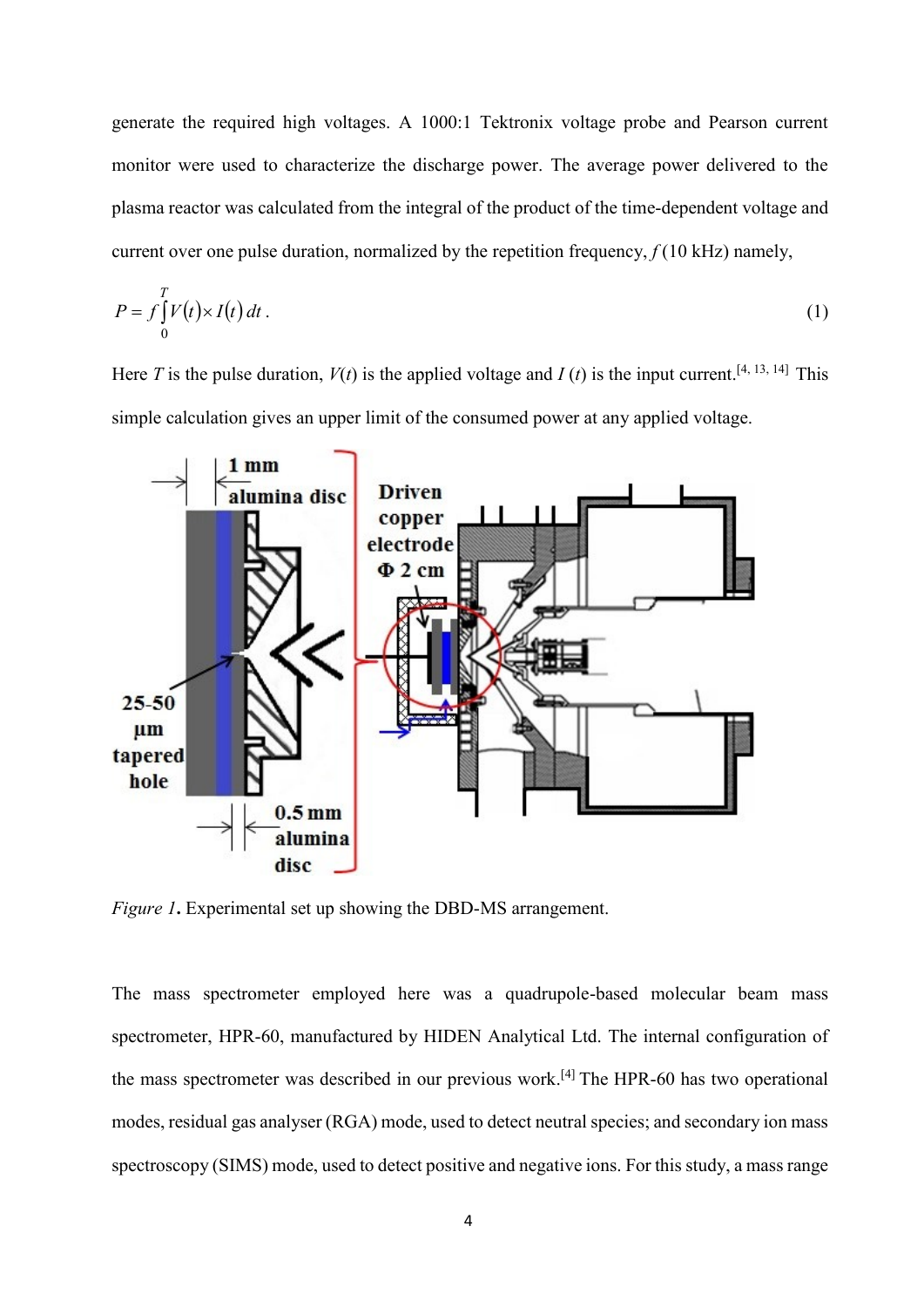from 0 to 200 amu with a resolution of 0.2 amu was chosen. However, no ions were detected above 100 amu, and thus mass spectra are only shown up to 100 amu. Auto-tuning for the mass spectrometer analyser components was carried out in nitrogen. This was performed for neutrals, negative and positive ions before commencing the experiments. The Auto-tuning program chooses the most abundant ion in the discharge and tunes the analyser to get the best signal intensity.

## **Results and discussion**

In the following sub-sections we will present in-situ mass spectrometry measurements of negative and positive ions generated in a DBD with a double dielectric operating in nitrogen. The influence of water concentration, residence time and inter-electrode spacing on the intensity of ionic species in the discharge is also examined. Results are presented as a function of relative yield  $(Y(\%))$ , which was calculated by dividing the count intensity of a specific ion (*i*) on the total count intensity of all the detected ions (*Y* (%) =  $Y_i \times 100 / \sum_i Y_i$ ). To reduce error in the relative yield, three separate scans of each spectrum were obtained and averaged.

## **In-situ measurements of neutrals, negative and positive ion in a nitrogen discharge**

Mass spectrometry measurements using RGA and SIMS modes were carried out to characterize the feedstock composition and the ionic species in the discharge gas mixture. **Figure 2** shows neutral species in the gas feed before initiating the plasma. As expected, nitrogen was the predominant species. Trace amounts of water, oxygen and carbon dioxide with relative yields of 0.8, 0.1 and 0.1 respectively were also detected indicating either the presence of a small leak from the surrounding atmosphere into the environment system, or possible impurities in the nitrogen gas cylinder. Negative and positive ions generated in the discharge were also measured and presented in **figures 3 and 4**. Here the inter-electrode spacing was 0.5 mm and the applied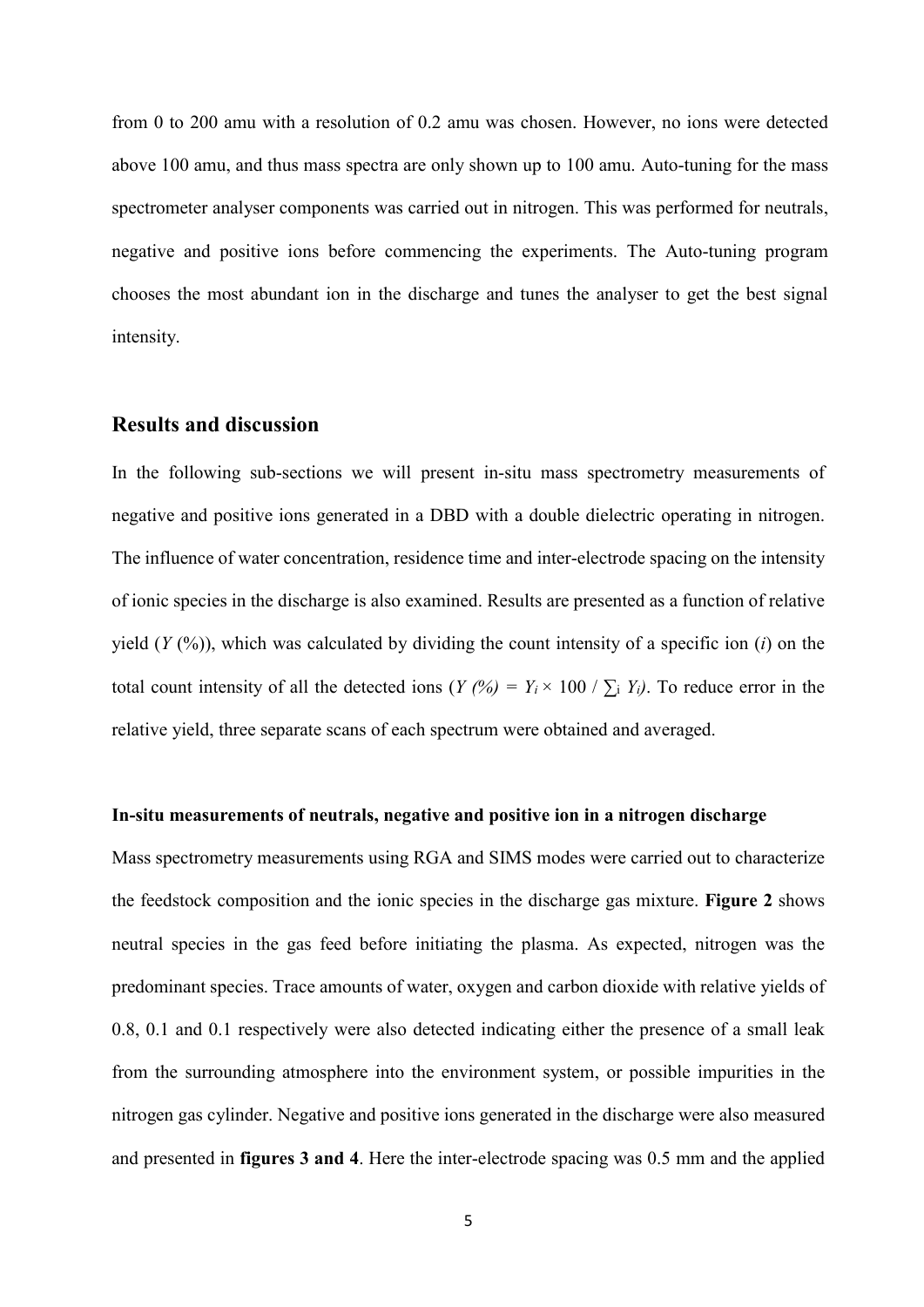power was 9.8 W. The total gas flow rate to the reactor is 1 slm, corresponding to a residence time of 9.4 ms. The main negative ions detected were  $O^-$ ,  $OH^-$ ,  $H^-(H_2O)_n$ ,  $CN^-$ ,  $OH^{-}(H_2O)_n$ ,  $CNO^{-}$ ,  $NO_2^{-}$ ,  $NO_3^{-}$  and  $NO_3^{-}(H_2O)$ . The most abundant positive ions measured were  $N^+$ ,  $CH_2^+$ ,  $H_2O^+$ ,  $N_2^+$ ,  $CO^+$ ,  $HCO^+$ ,  $N_2H^+$ ,  $O_2^+$ ,  $CNO^+$  and  $CN_2O^+$ 



.

*Figure 2.* Mass spectrum for neutrals present in nitrogen. A total flow rate of 1 slm, interelectrode separation of 0.5 mm and electron energy on the ionisation unit of 70 eV were used.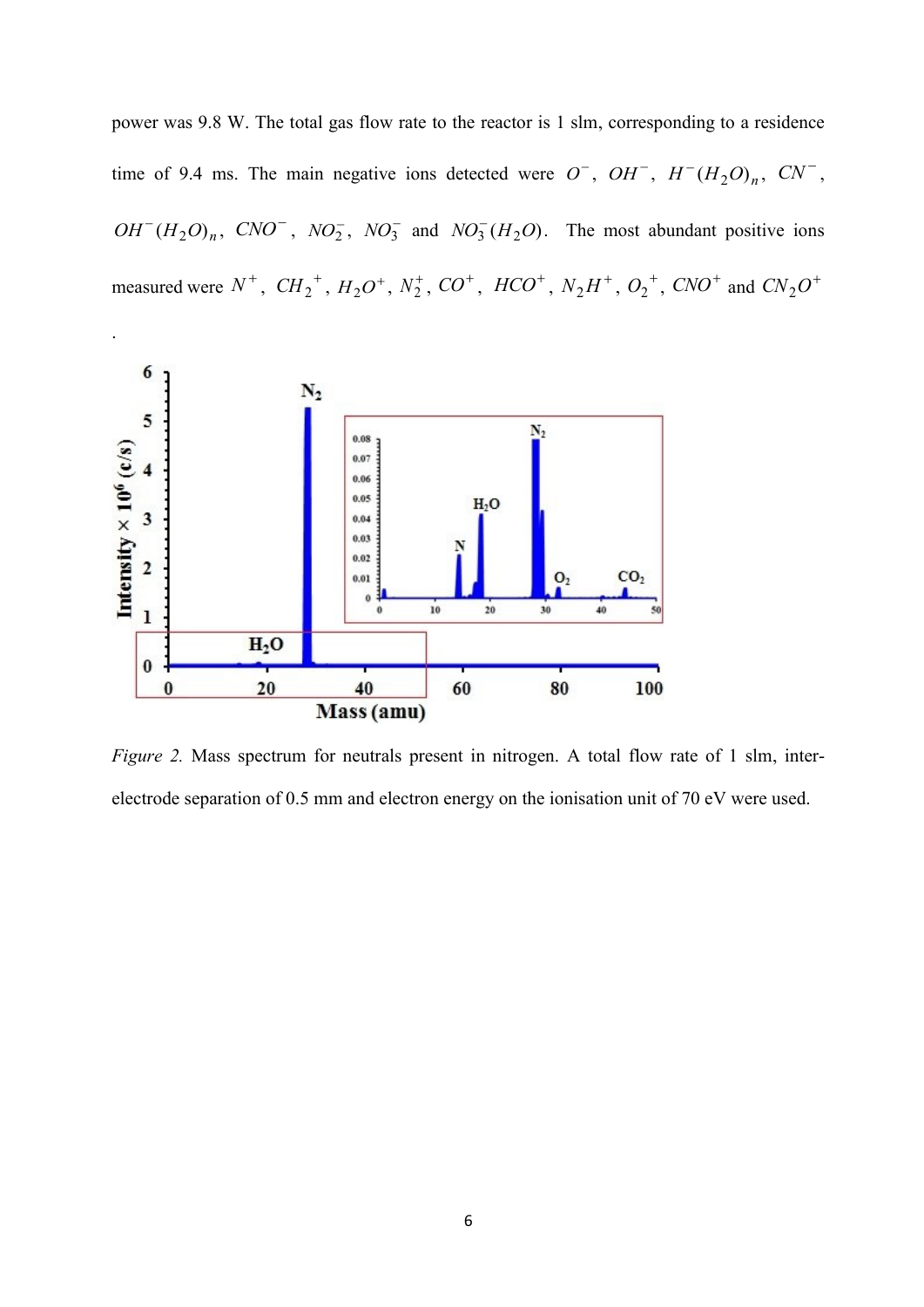

*Figure 3.* Negative ion mass spectra for nitrogen plasma. A total flow rate of 1 slm, applied power 9.8 W, electrode separation 0.5 mm, residence time 9.4 ms and frequency of 10 kHz were used. No additional water vapour was added to the nitrogen flow.

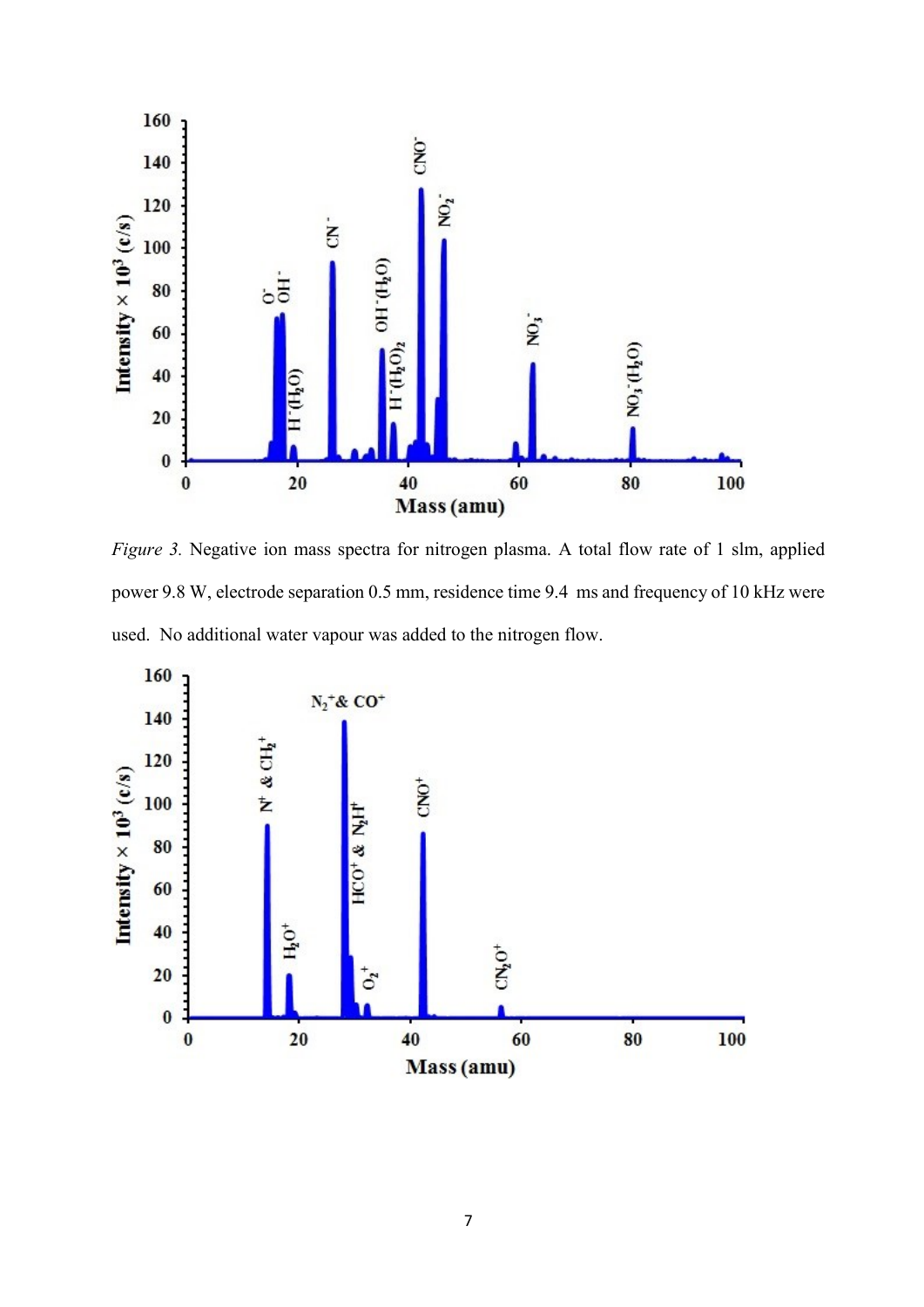*Figure 4.* Positive ion mass spectra for nitrogen plasma. A total flow rate of 1 slm, applied power 9.8 W, electrode separation 0.5 mm, residence time 9.4 ms and frequency of 10 kHz were used. No additional water vapour was added to the nitrogen flow.

#### **Influence of water concentration on negative and positive ion composition**

The concentration of water vapour present within the discharge was varied from 0 to 0.4 % (by volume) by increasing the nitrogen flow into the bubbler. **Figure 5** shows negative and positive mass spectra of ions produced in the discharge, at an applied power of 9.8 W, inter-electrode spacing of 0.5 mm and 0.3 % of water vapour. The total gas flow rate to the reactor is 1 slm, corresponding to a residence time of 9.4 ms. **Figures 6 and 7** present the relative yield (*Y* (%)) of the most dominant negative and positive ions as a function of water concentration. Increasing the water concentration in the discharge led to an increase in the intensity of  $NO_2^-$ ,  $H^+(H_2O)_n$ 

,  $HCO^+$ ,  $N_2H^+$  and  $NO^+$  while the intensity of most carbon containing species such as  $CN^-$ 

,  $CNO^{-}$ ,  $CO^{+}$  and  $CNO^{+}$  decreased.  $NO_{2}^{-}$  hydrated clusters appeared with water vapour concentration of 0.225 % and their concentration increased with increasing water vapour. No large size water clusters were produced in this study. This is in stark contrast to our previous study involving helium and water vapour, where increasing the concentration of water vapour in the discharge resulted in the formation of large size water clusters such as:  $O^-(H_2O)_n$ ,  $OH^{-}(H_2O)_n$ ,  $NO_2^{-}(H_2O)_n$  and  $H^{+}(H_2O)_n$  with n up to 8, 9, 5 and 9, respectively.<sup>[4]</sup> The discharge power in the case of nitrogen and water vapour was 33 times greater than that previously used for the helium and water vapour. While the reduced electric field strength (E/N) was approximately 7 times larger. This higher discharge energy seems to prevent the formation of large water clusters.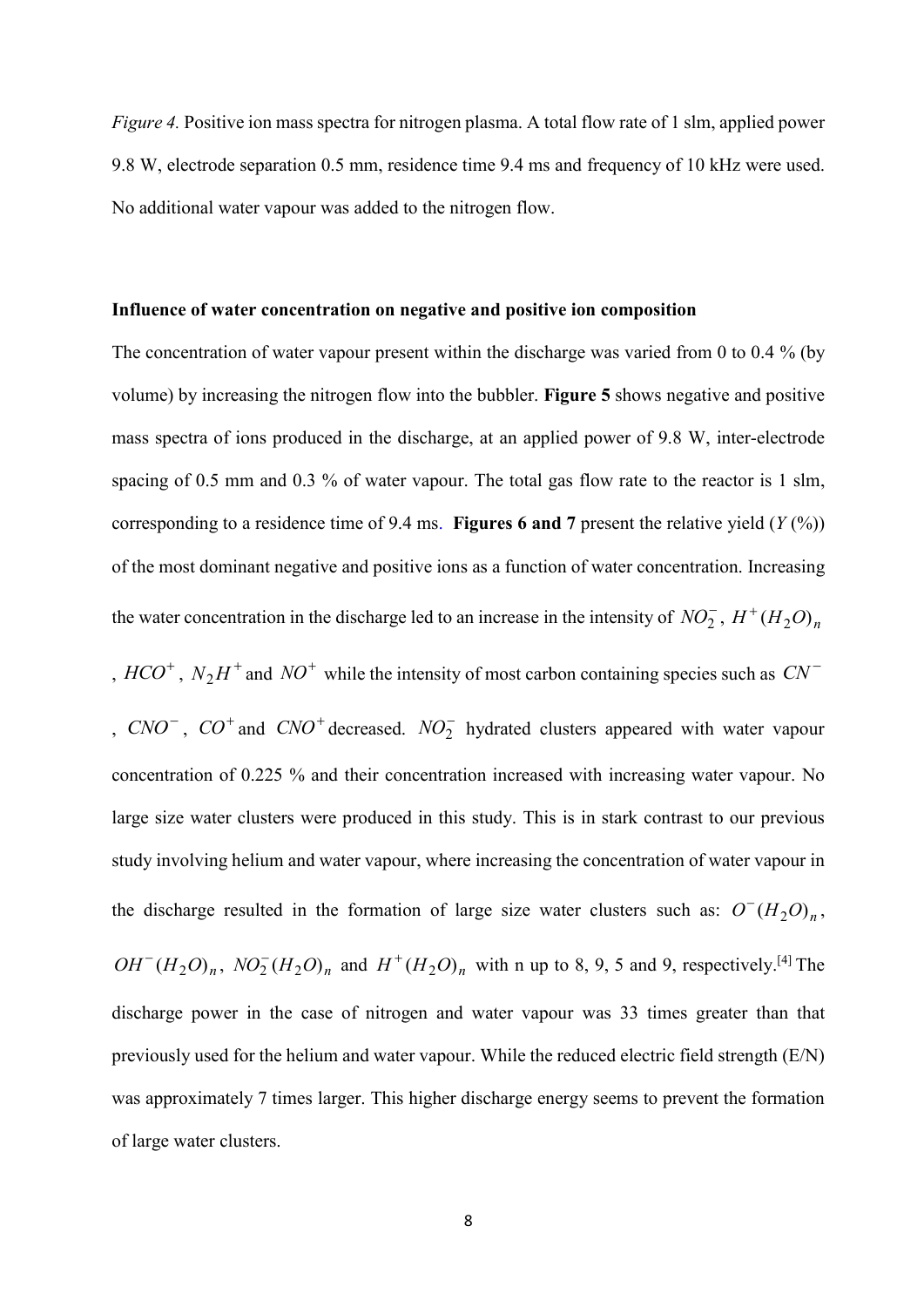

*Figure 5.* Negative and positive ion mass spectra for nitrogen and 0.3 % water vapour. A total flow rate of 1 slm, applied power 9.8 W, electrode separation 0.5 mm, residence time 9.4 ms and frequency of 10 kHz were used.

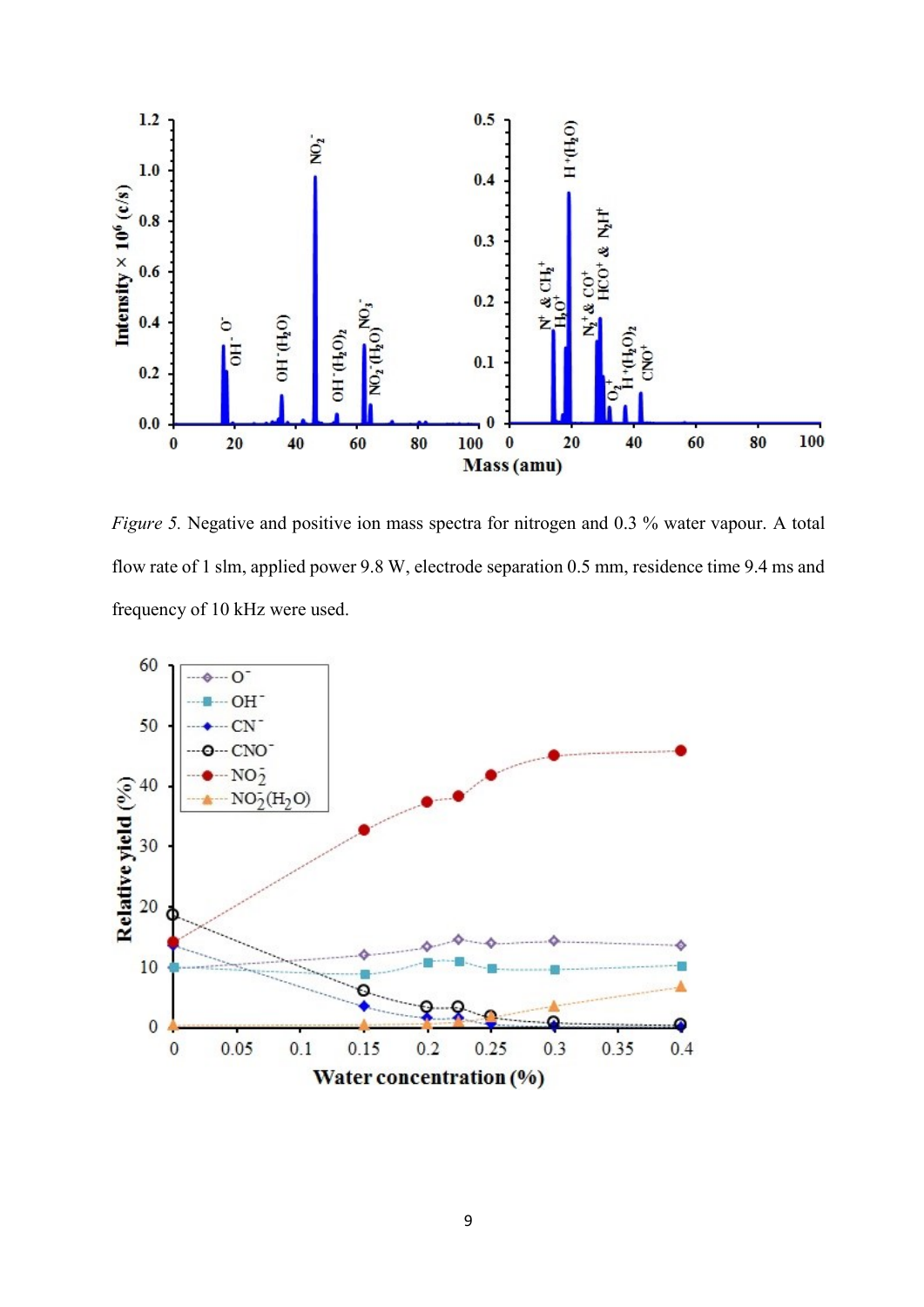*Figure 6.* The relative yield of negative ions as a function of water concentration in nitrogen. Total flow rate of 1 slm, applied power 9.8 W, electrodes separation 0.5 mm, residence time 9.4 ms, reduced electric field strength,  $E/N \sim 400$  Td and frequency of 10 kHz were used.



*Figure 7.* The relative yield of positive ions as a function of water concentration in nitrogen. Total flow rate of 1 slm, applied power 9.8 W, electrodes separation 0.5 mm, residence time 9.4 ms, reduced electric field strength,  $E/N \sim 400$  Td and frequency of 10 kHz were used.

## **Influence of plasma residence time**

The effect of gas residence time on the formation of negative and positive ions was investigated. The residence time was controlled by changing the total gas flow rate entering the reactor. Varying the total gas flow rate from 1 to 3.75 slm gives residence times between 9.4 and 2.5 ms. Water concentration, inter-electrode spacing and applied power were fixed to 0.3 %, 0.5 mm and 9.8 W, respectively. **Figures 8 and 9** show the effect of residence time on the intensity of negative and positive ions produced in the discharge. Results show that increasing the residence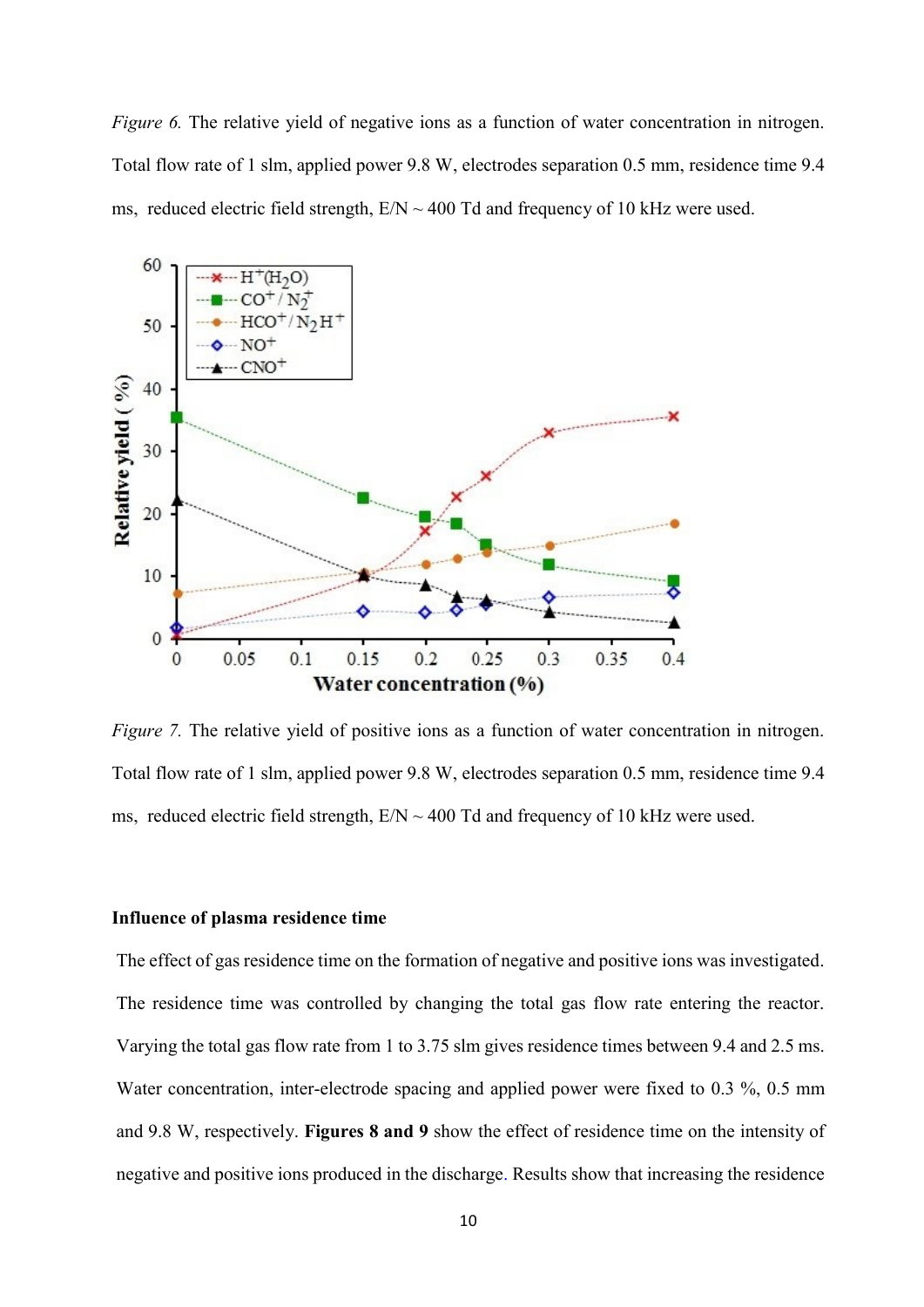time leads to a decrease in the relative yield of  $O^-$ ,  $OH^-$  and  $NO_2^-$ , while the concentration of  $NO<sub>3</sub>$  increased. No significant change in the relative yield was observed for other negative ions in the discharge. Figure 9 shows that increasing the residence time did not have any effect on the relative yield of positive ions. Our investigation showed no effect of the inter-electrode spacing on the formation of negative and positive ions in the discharge.



*Figure 8.* The relative yield of negative ions as a function of gas residence time in the plasma. Applied power 9.8 W, electrodes separation 0.5 mm, reduced electric field strength,  $E/N \sim 400$ Td and frequency of 10 kHz were used.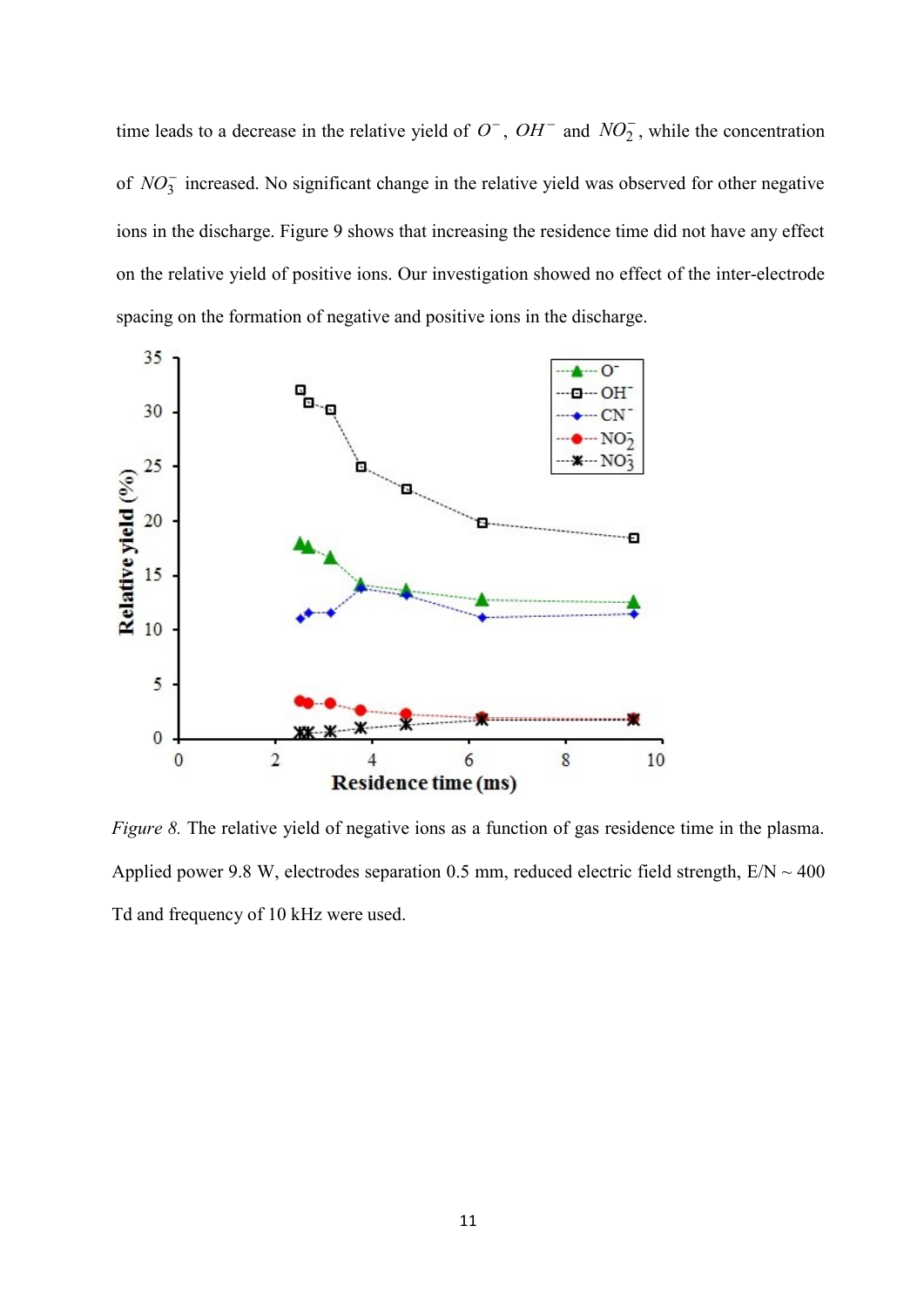

*Figure 9.* The relative yield of positive ions as a function of gas residence time in the plasma. Applied power 9.8 W, electrodes separation 0.5 mm, reduced electric field strength,  $E/N \sim 400$ Td and frequency of 10 kHz were used.

# **Conclusions**

Here we report on the first use of molecular beam mass spectrometry to examine positive and negative ionic species generated in nitrogen, double dielectric DBD, operating at atmosphericpressure. This was achieved by modifying the first extraction cone of the spectrometer to incorporate a dielectric disc of alumina, through which the species were sampled, via a  $25\mu m$ hole. The influence of water concentration, residence time and inter-electrode spacing on the intensity of ionic species in nitrogen was investigated. The dominant negative ions were  $O^-$ ,  $OH^{-}$ ,  $H^{-}(H_2O)_n$ ,  $CN^{-}$ ,  $OH^{-}(H_2O)_n$ ,  $CNO^{-}$ ,  $NO_2^{-}$ ,  $NO_2^{-}(H_2O)$ ,  $NO_3^{-}$  and  $NO_3^- (H_2O)$ , while the main positive ions were  $N^+$ ,  $CH_2^+$ ,  $H_2O^+$ ,  $N_2^+$ ,  $CO^+$ ,  $HCO^+$ ,  $N_2H^+$ ,  $O_2^+$ ,  $H^+(H_2O)_n$ ,  $CNO^+$  and  $CN_2O^+$ . Results revealed that increasing the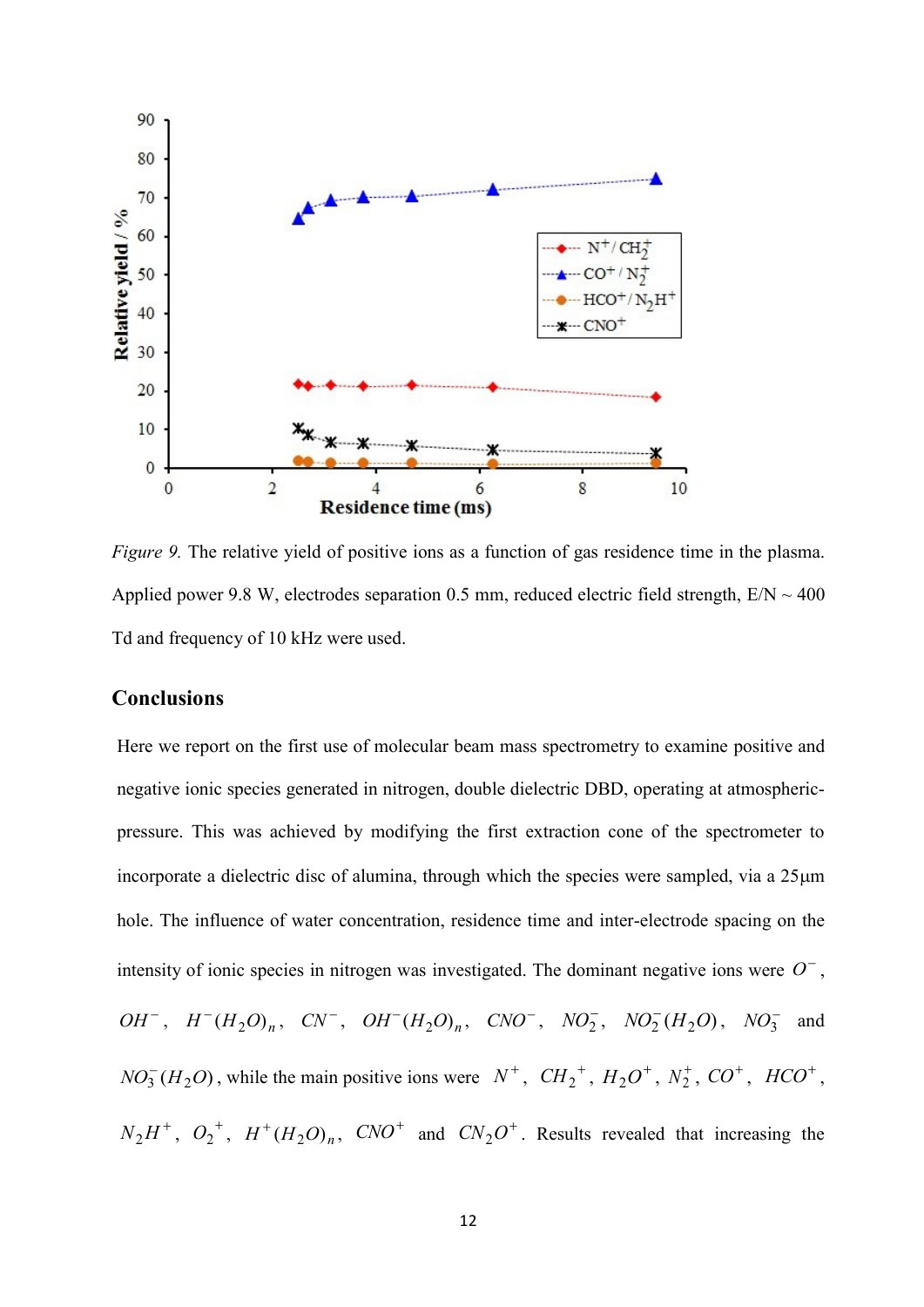concentration of water vapour in the discharge resulted in increasing the intensity of  $NO<sub>2</sub>$ ,

 $H^+(H_2O)_n$ ,  $HCO^+$ ,  $N_2H^+$  and  $NO^+$ , while  $CN^-$  ,  $CNO^-$ ,  $CO^+$  and  $CNO^+$ concentration decreased. When the gas residence time in the discharge region was increased, the concentration of  $O^-$ ,  $OH^-$  and  $NO_2^-$  decreased and  $NO_3^-$  concentration increased. No significant changes of the concentration of ionic species produced in the discharge were noticed with changes in the inter-electrode spacing.

## Acknowledgments:

The authors would like to thank EPSRC for funding the project. Thanks to our industrial partners, Innovia Films Ltd. Also thank you to Mr Alan Roby for his technical support.

Keywords: Double dielectric barrier discharge (DBD), mass spectrometry, non-thermal plasma.

# **References**

- [1] U. Kogelschatz, *Plasma Chem. Plasma Process.* **2003***. 23*, 1-46.
- [2] I. Vinogradov, M. Shakhatre and A. Lunk, *Plasma Processes Polym.* **2007**. *4,* S797-S800.
- [3] J. Niu, D. Liu and Y. Wu, *Surf. Coat. Technol.* **2011**. *205,* 3434-7.
- [4] Z. Abd-Allah , D. A. G. Sawtell, K. McKay, G. T. West, P. J. Kelly and J. W. Bradley *J. Phys. D: Appl. Phys.* **2015**. *48* 085202.
- [5] A. S. Chiper, W. Chen and E. Stamate, *Proceedings of International Symposium on Plasma Chemistry 19,* Bochum, Germany, **2009**.
- [6] X. L. Deng, A. Y. Nikiforov, P. Vanraes and C. Leys, *J. Appl. Phys.* **2013**. *113,* 023305.
- [7] K. Sekimoto and M. Takayama, *Eur. Phys. J. D,* **2008**. *50*, 297-305.
- [8] K. Nagato, Y. Matsui, T. Miyata and T. Yamauchi, *Int. J. Mass spectrom.* **2006***, 248,* 142-7.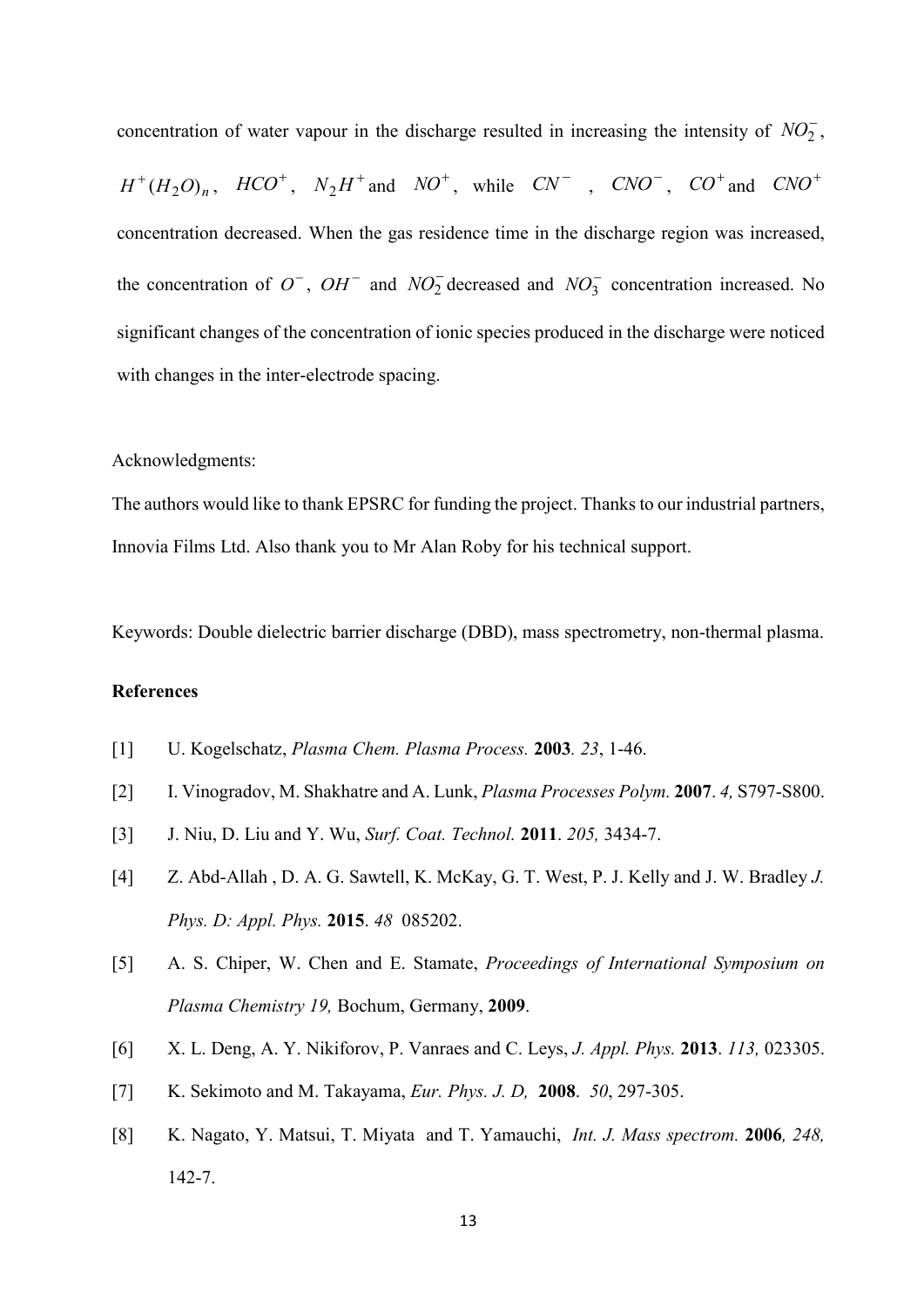- [9] M. Sabo, J. Páleník, M. Kučera, H. Han, H. Wang, Y. Chu and Š. Matejčík, *Int. J. Mass spectrom.* **2010**, *293*, 23-7.
- [10] B. Gravendeel and F. J. d. Hoog, *Journal of Physics B: Atomic and Molecular Physics.* **1987***, 20,* 6337.
- [11] P. Bruggeman, F. Iza, D. Lauwers and Y. A. Gonzalvo, *J. Phys. D: Appl. Phys.* **2010**, *43,* 012003.
- [12] Z. Abd Allah, *University of Manchester,* Manchester, UK, **2012**.
- [13] Z. Abd Allah, J. C. Whitehead and P. Martin, *Environ. Sci. Technol.* **2014**, *48*, 558-65.
- [14] M. Hołub, *INT J Appl Electrom.* **2012**, *39,* 81-7.

## **Table of contents:**